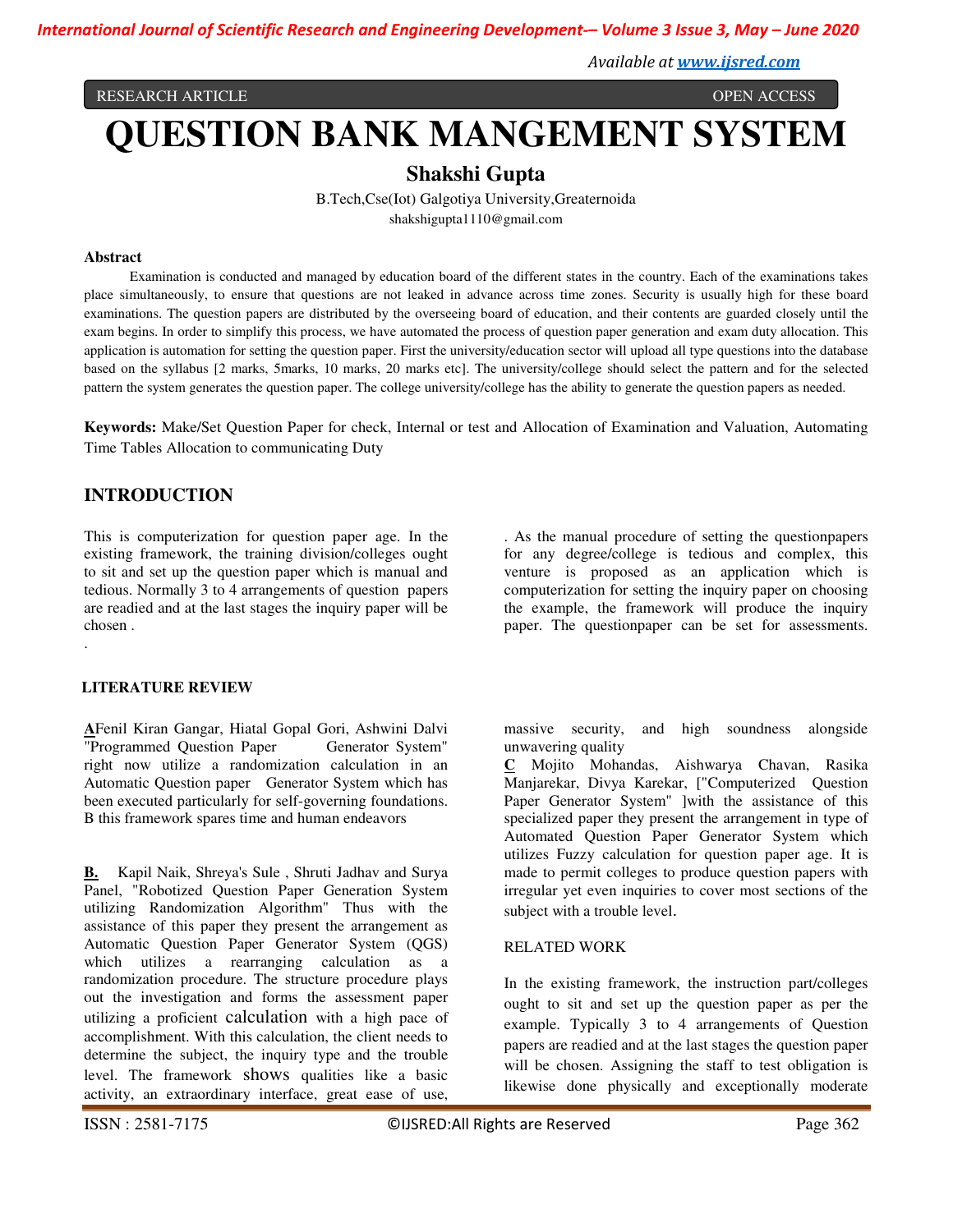procedure, Same as question paper time table additionally arranged at the last stage and adjustment at crisis circumstance are not done rapidly. Include Examination Time Table [Based Course and Semester]

1) Upload Examination Notification[if Exam has been prepone or postpone], Add office HOD, Reset Login secret key.

2) Add Staff, Activated/Deactivated staff accounts, send concluding question papers to the Examination Board, View Notification [Regarding, Examination and Examination Duty], Message association with College Exam Board of Committee.

3) View Examination Time table, see Examination Warning, see Model Question papers

4) View and finish the last test of the year question papers which are produced by singular school personnel of other schools. Transfer question paper, see notice.

## METHODOLOGY

This is mechanization for question paper age .The Principle point of this undertaking is to make/set question paper for test, inside or last assessment and portion of assessment and valuation, and expecting to simplify the assessment procedure via robotizing time tables designation to test obligation.

- Manual method for setting up the inquiry paper.
- Time devouring.

-The System is as of now executing physically so reaction is exceptionally moderate.

- The Allocation of staff to assessmentwork isextremely unpredictable because of its content-based interface.

Consequently, there is a need of renewal for the framework with more favorable circumstances and adaptability. The inquiry paper age and test the executive's framework dispenses with the greater part of the confinements of the current programming.

## A. Advantages

- $\triangleright$  Completely managing allotment of staff to exams and Valuation.
- Viewing direct notification to staffs about their exam work
- Automation in preparing question papers and time tables.
- Allocating or Reallocating staff to exam duty.
- > Indicating the needs and excesses of staff to exam Duty.
- Different levels of access are: Student, Staff, HOD.

#### B. Waterfall Model



### **FIG.1: WATERFALL MODEL**

The administrator of the application deal with the whole web application. His benefit is to transfer record , look on a client conduct and documents records aggregate report, dynamic graph to the server. What's more, he is additionally dependable to oversee customers application. Customers of the application are the individuals who view records and different documents . The general CTQD technique ideal the quantity of considered inquiries per stream occasion ,i.e., we demonstrate that it figure the score of a showing up report compose the littlest conceivable number of question ,for any calculation that follow the IDrequesting worldview and ensure accuracy.